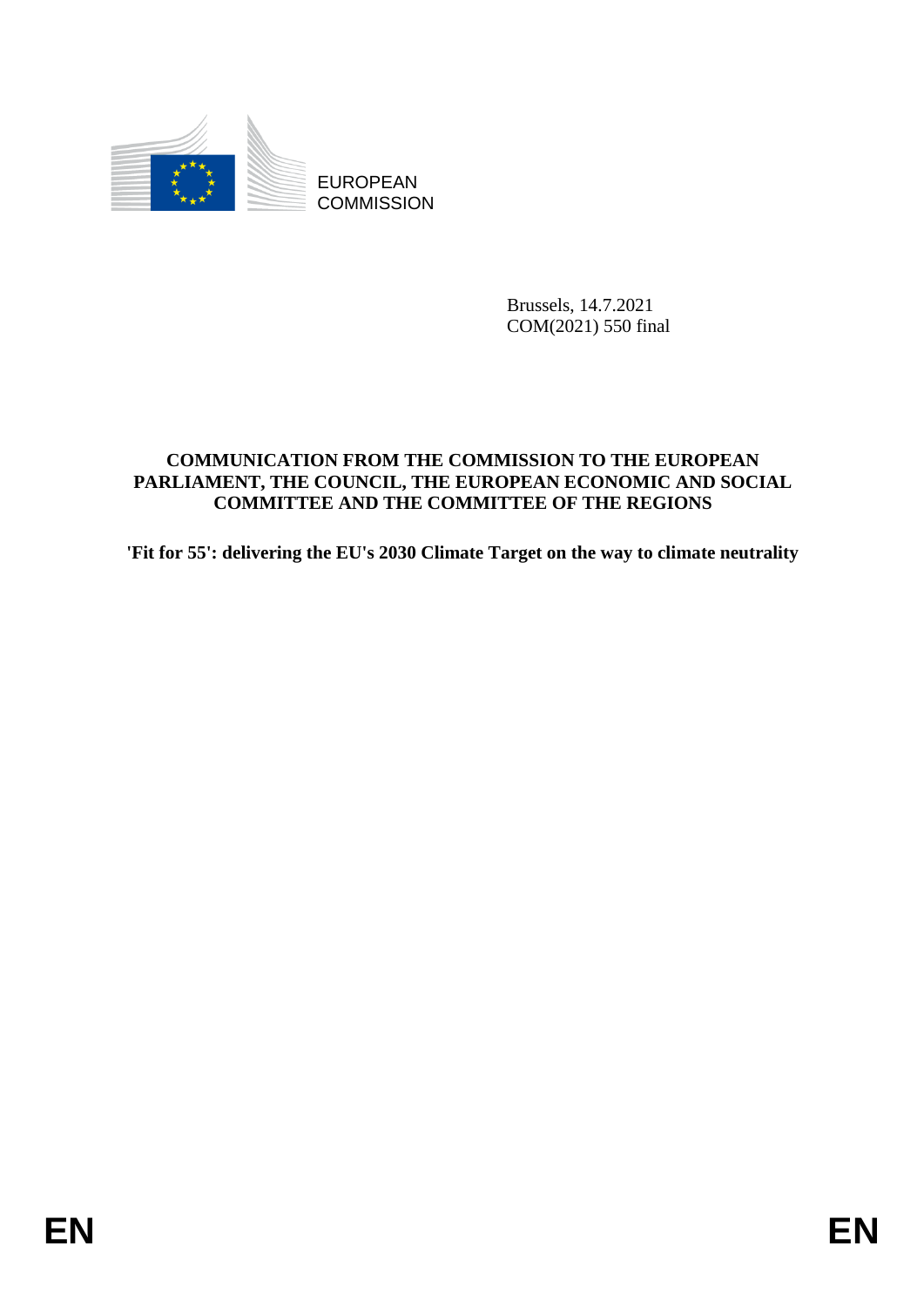#### **1. 'FIT FOR 55': DELIVERING THE EU'S 2030 CLIMATE TARGET ON THE WAY TO CLIMATE NEUTRALITY**

We are at a pivotal moment in the world's response to the climate and biodiversity emergencies and we are the last generation that can still act in time. This decade is a make-or-break moment for delivering on our commitments under the Paris Agreement, in the interest of the health, wellbeing and prosperity of all. The EU has led by example in setting ambitious targets for reducing net emissions by at least 55% by 2030 compared to 1990 and for being the first climate neutral continent by 2050. These goals are no longer aspirations or ambitions but obligations laid down in the first European Climate Law that create new opportunities for innovation, investment and jobs.

In this spirit, the package of proposals aims to make the EU 'fit for 55' and deliver the **transformational change needed across our economy, society and industry**. This is a collective responsibility and opportunity that must be open to all, whether innovators and investors, companies and cities, or consumers, households and individuals. We all share in the benefits of more space for nature, cleaner air, cooler and greener towns and cities, healthier citizens, lower energy use and bills, as well as new jobs, technologies and industrial opportunities. The challenge at the heart of the EU's green transition is how we can bring these benefits to all as quickly and as fairly as possible, while strengthening our competitiveness, creating the jobs of tomorrow and effectively addressing the costs and impacts of the transition.

Acting before we reach irreversible tipping points will allow us to design that transformation rather than react and adapt to it. While the cost of non-action is clearly higher than the cost of fulfilling our climate ambitions, sterile numbers cannot capture the stark consequences of continuing business-as-usual. Non-action could also lead to new dividing lines: between those who can afford clean, modern technologies based on renewables and those with no alternative to old-fashioned and polluting ones. Next generations will bear the brunt of more frequent- and more intense - storms, wildfires, droughts and floods, as well as the conflicts that they could trigger around the world. Tackling these crises is therefore a matter of **intergenerational and international solidarity**. What we achieve in the next decade will determine our children's future. This is why there is sustained and growing public support for climate ambition and action<sup>1</sup>. Stepping up climate action is also an appeal of especially young people, including today's teenagers, who, as agents of change, call on governments and the EU to act decisively and without delay to protect the climate and environment for next generations.

Today's proposals build on policies and legislation the European Union has already put in place. **The European Green Deal set the blueprint for this transformational change**. It put in place the building blocks for the economy of tomorrow with landmark strategies on biodiversity, circular economy, zero pollution, sustainable and smart mobility, renovation wave, sustainable food, hydrogen, batteries, offshore renewable energy and many others. Unprecedented resources have been earmarked to support the transition, whether through the EU's recovery plan, **NextGenerationEU** contributing at least 37% to the green transition, the next long-term EU budget for 2021-2027 or the continued focus on sustainable finance and unlocking private investment. And we will

 ${}^{1}$ Special Eurobarometer on Climate Change 513 (published on 5 July 2021) [https://ec.europa.eu/clima/citizens/support\\_en.](https://ec.europa.eu/clima/citizens/support_en)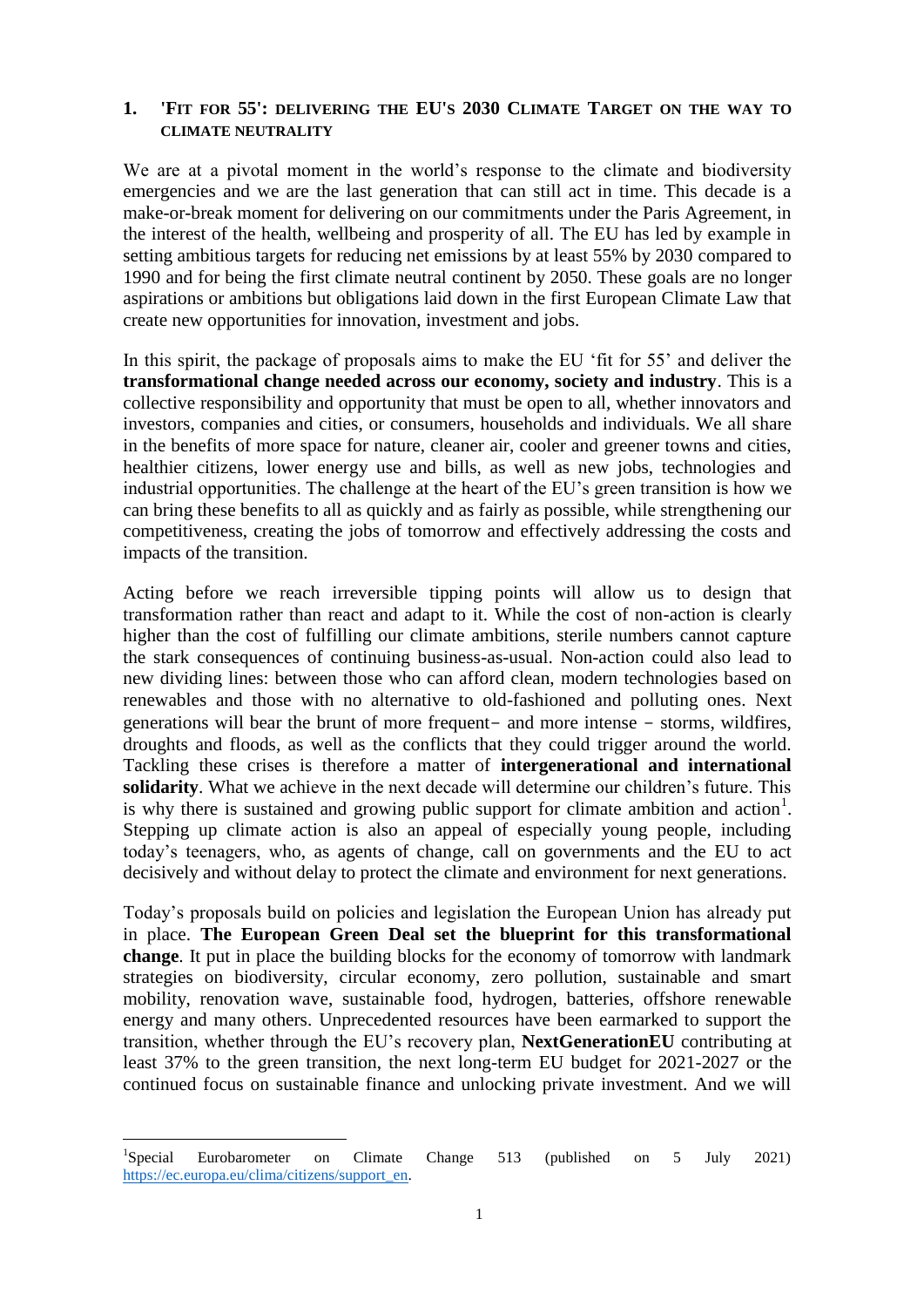continue to mobilise all EU policies to support the shift to climate neutrality, including research, skills, industrial, competition and trade policies.

The package is also based on clear evidence – both on the need to reach our 2030 target but also on how to achieve it in the best and fairest way possible. The 2030 Climate Target Plan<sup>2</sup> assessed the opportunities and costs of the green transition, and showed that the balance is a positive one if we get our policy mix right. This builds on the knowledge that what is good for the planet is good for people and the economy, as reflected by the economy growing by over 62% since 1990 with emissions falling by 24% over the same period, thus clearly decoupling growth from  $CO<sub>2</sub>$  emissions.

This experience and knowledge enables this package to be the most comprehensive set of proposals the Commission has ever presented on climate and energy, setting the basis for new jobs and a resilient and sustainable European economy for the future. It lays the regulatory foundation to reach our targets in a **fair, cost-efficient and competitive** way. It puts a price on carbon in more sectors, which brings significant additional revenues to ensure a fair transition, and makes clean solutions cheaper. It supports greater renewable energy use and more energy savings. It facilitates growing sales of clean new vehicles and cleaner transport fuels. It ensures that industry can lead the transition and gives it the certainty it needs for boosting investment and innovation. It focuses on taxing energy sources in line with our climate goals and environmental objectives. The package translates the polluter pays principle into practice. It aims to reverse the declining trend in nature's capacity to remove carbon from the atmosphere. And it helps to ensure that our climate goals are not undermined by the threat of carbon leakage, by encouraging global climate action.

The Fit for 55 Package cements **the EU's global leadership by action and by example** in the fight against climate change. However, EU action alone is not enough and cannot deliver the global emission reduction the world needs. The EU remains fully committed to the multilateral global order and calls upon partners around the world to work together. This is why the EU is working with the G7, the G20 and other international partners to show that increased climate ambition, economic prosperity and sustainable growth can go hand in hand. Ahead of the crucial 26th United Nations Climate Change Conference of the Parties ('COP26') in Glasgow in November 2021, this set of proposals aims to set an agenda to work with the rest of the world towards a green transition that addresses existential threats and creates new opportunities for all.

The Fit for 55 Package is a set of interconnected proposals that together deliver our ambition. This Communication gives an overview of the different proposals as well as their linkages and explains the toolbox of policy measures chosen. It presents how the package strikes the overall balance between fairness, emissions reductions, and competitiveness and illustrates how the different policies work together.

 $\overline{a}$ <sup>2</sup> [COM\(2020\) 562 final](https://eur-lex.europa.eu/legal-content/EN/TXT/PDF/?uri=CELEX:52020DC0562&from=FR)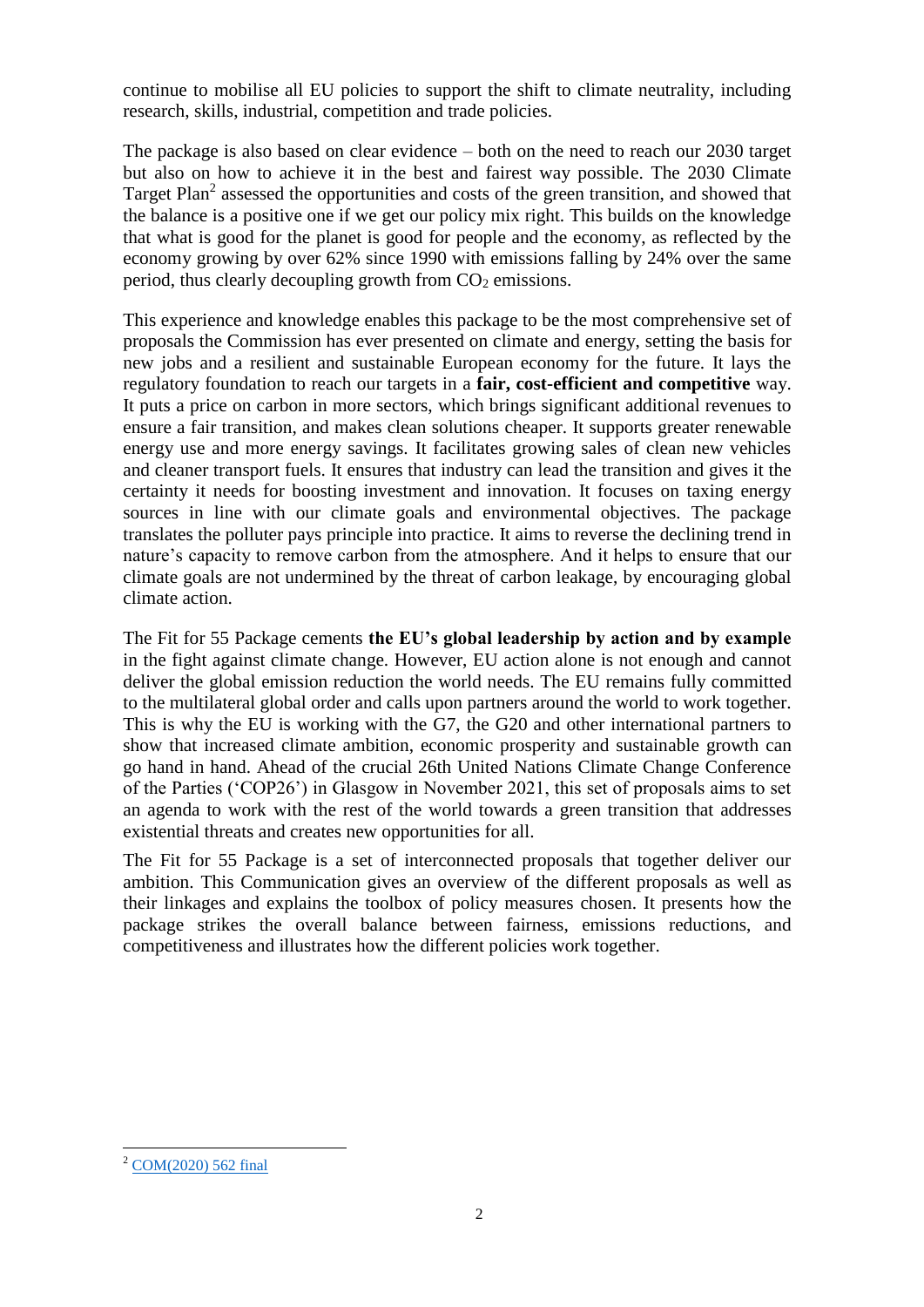# **The Fit for 55 Package: At a glance**

The Fit for 55 package consists of a set of **inter-connected proposals,** which all drive towards the same goal of ensuring a fair, competitive and green transition by 2030 and beyond. Where possible existing legislation is made more ambitious and where needed new proposals are put on the table. Overall, the package strengthens eight existing pieces of legislation and presents five new initiatives, across a range policy areas and economic sectors: climate, energy and fuels, transport, buildings, land use and forestry.

The legislative proposals are backed by impact assessment analysis, which takes into account the interconnection of the overall package. The analysis shows that an over-reliance on strengthened regulatory policies would lead to unnecessarily high economic burdens, while carbon pricing alone would not overcome persistent market failures and non-market barriers. The chosen policy mix is therefore a careful balance between **pricing, targets, standards and support measures**.

# Pricing

- •Stronger Emissions Trading System including in aviation
- •Extending Emissions Trading to maritime, road transport, and buildings
- •Updated Energy taxation **D**irective
- •New Carbon Border Adjustment Mechanism

# Targets

- •Updated Effort Sharing Regulation
- •Updated Land Use Land Use Change and Forestry Regulation
- •Updated Renewable Energy Directive
- •Updated Energy Efficiency Directive

# Rules

- Stricter  $CO<sub>2</sub>$ performance for cars & vans
- •New infrastructure for alternative fuels
- •ReFuelEU: More sustainable aviation fuels
- •FuelEU: Cleaner maritime fuels

# **Support measures**

Using revenues and regulations to promote innovation, build solidarity and mitigate impacts for the vulnerable, notably through the new **Social Climate Fund and enhanced Modernisation and Innovation Funds.**

#### **2. WHOLE-OF-ECONOMY APPROACH: FAIR, COMPETITIVE AND GREEN TRANSITION**

The Fit for 55 Package aims to deliver the EU's increased emission reductions target to the benefit of all Europeans and to create opportunities to take part in the transition, help those most in need, and drive stronger overall emissions reductions. It will also support the EU's green recovery from the pandemic, help spread environmental standards beyond EU borders and boost innovation in the products and technologies of the future.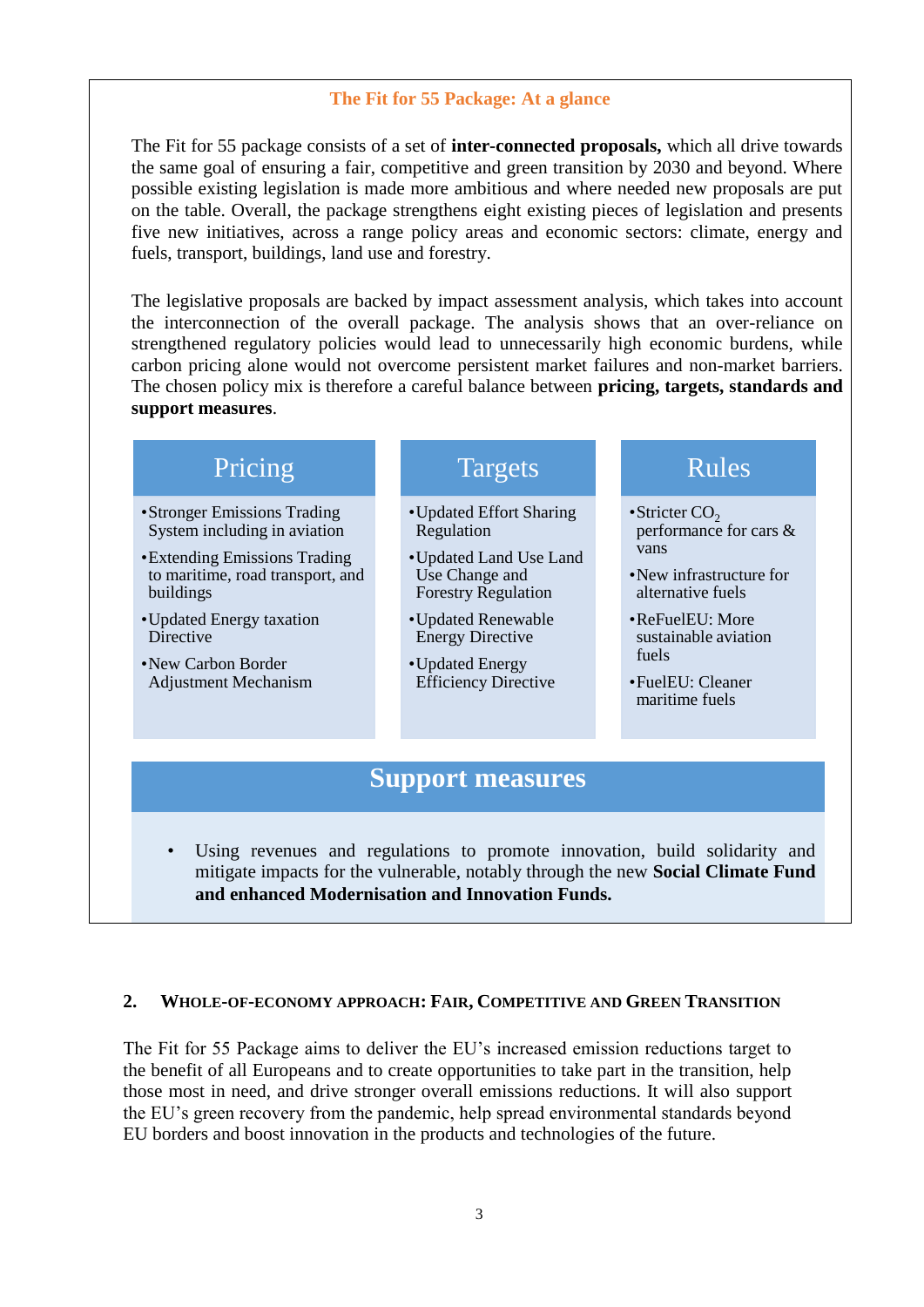# *2.1 A socially fair transition: tackling inequality and energy poverty through climate action*

The transition towards climate neutrality can be a unique opportunity to reduce systemic inequality. Carbon pricing instruments, for example, raise revenues that can be reinvested to address energy poverty and mobility challenges for the vulnerable, spur innovation and economic growth, and create employment. This is not just a matter of fairness and solidarity it is a wider societal necessity to tackle inequities that existed before the European Green Deal and that would worsen without resolute action against climate change and towards zero pollution.

This is why **solidarity is a defining principle of the European Green Deal** – between generations, Member States, regions, rural and urban areas, and different parts of society – as exemplified by the Just Transition Mechanism and a number of other instruments put in place at EU level in recent years. Reaching climate neutrality will require a shared sense of purpose, collective efforts and a recognition of different starting points and challenges. Many citizens, especially younger people, are ready to change their consumption and mobility patterns when empowered by relevant information in order to limit their carbon footprint and to live in a greener, healthier environment. However, this package also addresses the concerns of those whose employment or income are affected by the transition.

This approach is reflected across the Fit for 55 package, from sharing efforts to reach climate targets among Member States based on their relative wealth to taking into account their different capabilities when distributing revenues and to addressing inequalities within each Member State. This reflects the need for increased solidarity and social fairness to match our increased speed and ambition.

In this spirit, a **new Social Climate Fund** will provide dedicated funding to Member States to support European citizens most affected or at risk of energy or mobility poverty, to accompany the introduction of the Emissions Trading to road transport and buildings. Energy poverty alone affects up to 34 million people in the European Union today. The Fund will help mitigate the costs for those most exposed to fossil fuel price increases during the transition. The new Fund will promote fairness and solidarity between and within Member States while mitigating the risk of energy and mobility poverty. It will build on and complement existing solidarity mechanisms<sup>3</sup>. The Social Climate Fund will provide  $E72.2$  billion in current prices for the period 2025-2032 in the EU budget from the new Emissions Trading System. It will enable Member States to support vulnerable low and middle-income households, transport users, and micro-enterprises affected by the impact of the extension of emission trading to building and transport. It will entail support to investments to increase the energy efficiency and renovations of buildings, clean heating and cooling, and integrate renewable energy in a manner that can sustainably reduce both  $CO<sub>2</sub>$  emissions and energy bills for vulnerable households and micro enterprises. It will also finance access to zero- and low- emission mobility. Where needed and as long as it is required, the Fund can cover direct income support, while green investments through the Fund, and through a.o. the Recovery and Resilience Facility and the European Regional Development Fund, are carried out and deliver their benefit.

 $\overline{a}$ <sup>3</sup> e.g. Cohesion Fund, Just Transition Fund and European Social Fund Plus.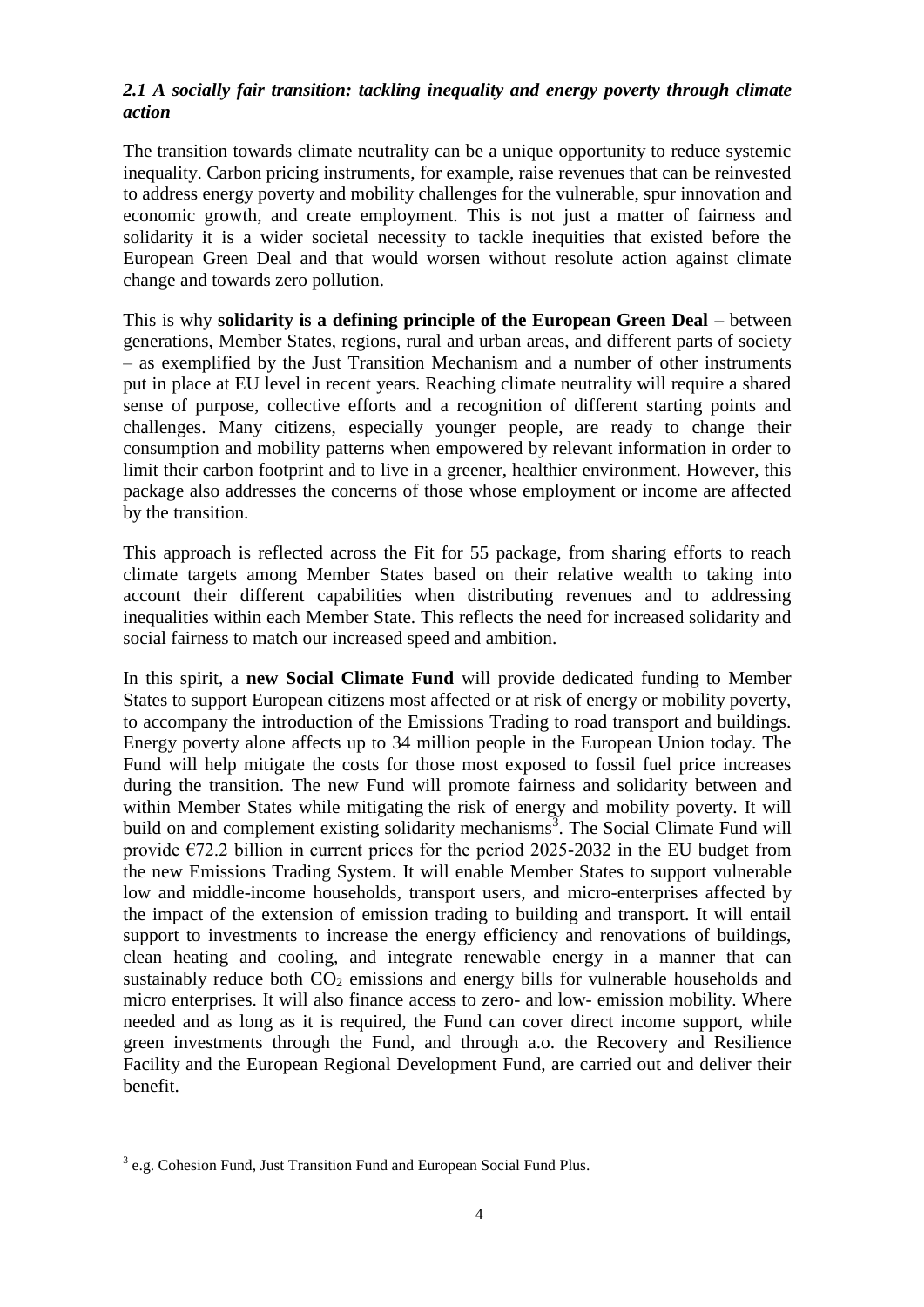Its volume will in principle correspond to 25% of the expected revenues from the new emissions trading covering the building and road transport sectors, starting one year before carbon pricing comes into effect in order to be ready for the change. It will be combined with national contributions of at least to 50 percent. The Commission will shortly propose an amendment to the Own Resource Decision and the Multiannual Financial Framework 2021-2027 to accommodate this new instrument. In addition, the Commission intends to lay down further guidance to Member States through a proposal for Council Recommendation as to how best to address the social and labour aspects of the climate transition.

The Commission will assess the functioning of the Social Climate Fund in 2028, also in light of the desired effects of the Effort Sharing Regulation and the application of emission trading to the new sectors.

To strengthen the social dimension further the Commission calls on Member States to use a part of revenues generated from the auctioning of allowances for the buildings and road transport sectors to mitigate the impact on those low and low-middle-income vulnerable households and transport users, in addition to the Social Climate Fund.

Member States with a higher share of fossil fuels in the energy mix, higher greenhouse gas emissions, higher energy intensity and lower GDP per capita will also benefit from an **enhanced Modernisation Fund**. Resources in this fund will depend on the carbon price, but the fund will be bolstered with an additional 192,5 million allowances.

Finally, there will also be continuous **solidarity under the Effort Sharing Regulation and the EU Emissions Trading System** where in particular one tenth of allowances for auctions are redistributed among Member States.

#### *2.2 A competitive transition: New opportunities through industrial and sectoral change*

Achieving the 2030 target will require systemic transformation across the economy. The forthcoming revisions of National Energy and Climate Plans and Governance Regulation will ensure an integrated planning, implementation and monitoring of the green transition towards 2030. They will allow the EU and its Member States to progress in a balanced manner. The Fit for 55 proposals reflect this, with action across industry, transport, buildings and energy. Complementary and targeted policies at EU and national level will accelerate the change in behaviour, technological innovation and deployment, and development of new infrastructure. A cornerstone of the package is to build on the important achievements of the **EU Emission Trading System** by strengthening it and applying it to new sectors where so far emission reductions have been lacking. The experience of the last 16 years has shown that emissions trading is a highly effective mechanism to bring down emissions in a cost-effective way, while the revenues it generates can be used to support the transition to cleaner production and to stimulate innovation.

Next to a carbon price signal, clear **targets** are needed to drive change such as in the revised **Effort Sharing Regulation (ESR),** which will empower Member States to take national action to tackle emissions in the buildings, transport, agriculture, waste and small industry sectors. The proposal should deliver an EU-wide reduction of 40% in emissions from these sectors by 2030, compared to the situation in 2005. The principles for attributing the relative effort to each Member State remain the same as before. Their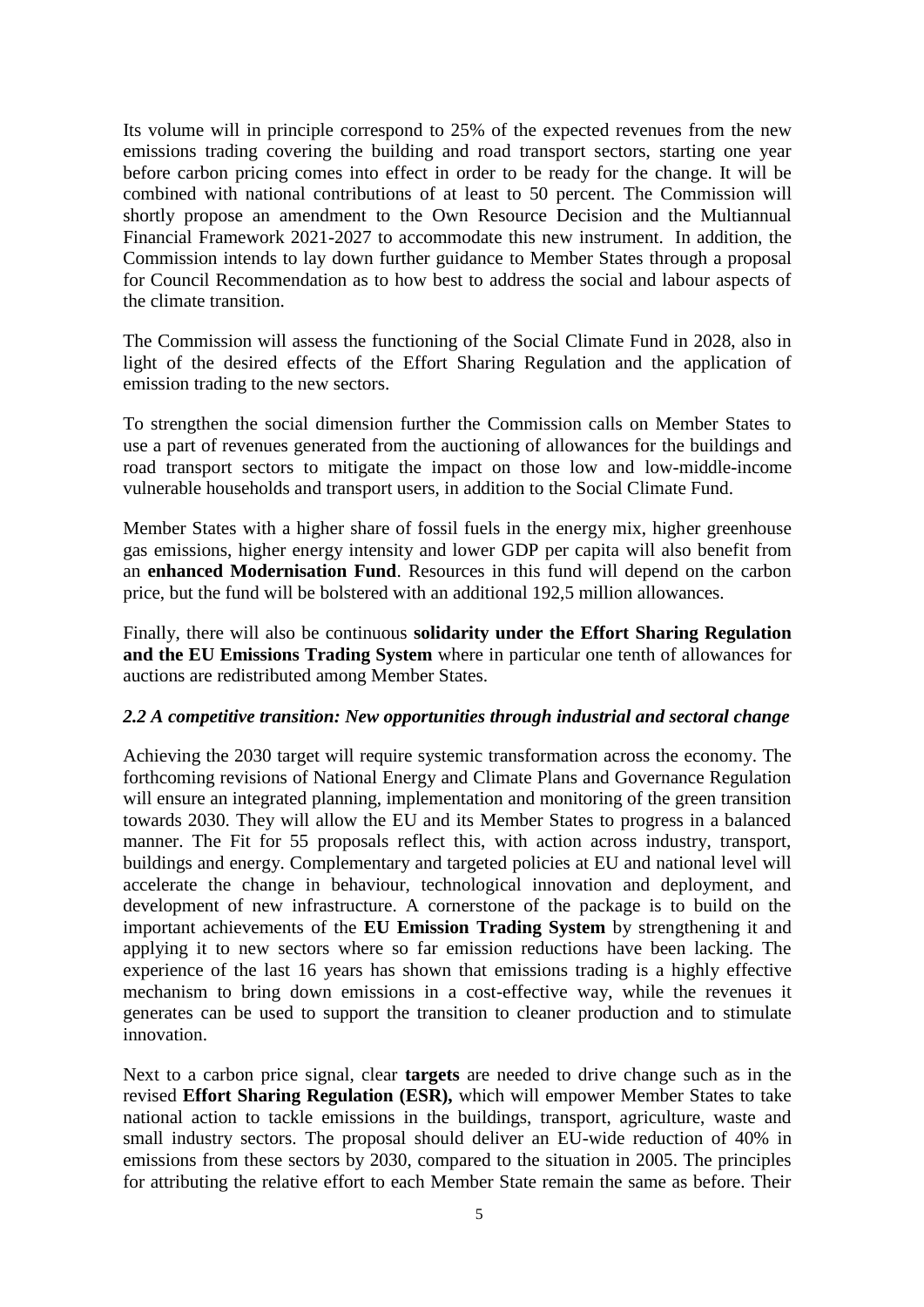different capacities to take action will continue to be recognised by setting national targets based on GDP per capita, with adjustments made to take national circumstances and cost efficiency into account.

Applying emissions trading to new sectors complements the other policies of the package to drive changes in public and private investments, consumer behaviour and business practices. The Commission's impact assessments show that a decision not to apply emissions trading to these areas would require much stronger regulatory measures in all sectors than proposed in this package, notably in fuel standards, renewable energy and energy efficiency as well as taxation.

## *2.2.1 Industrial transformation and carbon pricing*

The green transition presents a wealth of opportunity to the EU industry as the world follows our lead in developing markets for clean new technologies and products and providing sustainable, local and skilled jobs across the EU. EU industry is ready to invest, but needs predictability and a coherent regulatory framework, access to infrastructure and support for innovation.

The package includes new requirements for industry to decarbonise production processes, but also support mechanisms for the uptake of new technologies. The Innovation Fund, which supports business and SMEs' investment in clean energy, will grow its financing for innovative projects and infrastructure to decarbonize industry. Particular attention will be given to projects in sectors covered by the Carbon Border Adjustment Mechanism (CBAM).

Reflecting the need for steeper emission reductions, the Commission is today proposing that by 2030 sectors covered by the revised EU  $ETS<sup>4</sup>$  will need to reduce their greenhouse gas emissions by 61%, compared to 2005 levels. To achieve this, we need to lower the annual emissions cap in line with the pathway to meeting the higher 2030 ambition.

To strengthen the role of carbon pricing in the transport sector, the Commission proposes to gradually extend the current EU ETS to the **maritime sector** over the period 2023 to 2025. Greater efforts will also be required from **aviation** operators to reduce their emissions, which is why the Commission is proposing to phase out the free emissions allowances this sector currently receives. In order to also address aviation emissions at global level, the Carbon Offsetting and Reduction Scheme for International Aviation (CORSIA) will be implemented through the EU Emissions Trading System Directive. We will both pursue domestic policies and continue working with our partners at international level through the International Maritime Organization and the International Civil Aviation Organization (ICAO).

Fossil fuels used by **road transport and buildings** are substantial sources of emissions and pollution. As they have been very difficult to decarbonise so far, they are also full of innovation and job creating potential. For instance, emissions trading in road transport will increase incentives to supply cleaner fuels for existing vehicles. It will lead to an evolution of the available fuels on the market for the existing fleet, pushing providers to

<sup>4</sup> Power sector, energy-intensive industry sectors including oil refineries, steel works, and production of iron, aluminum, metals, cement, lime, glass, ceramics, pulp, paper, cardboard, acids and bulk organic chemicals, as well as aviation and maritime sectors.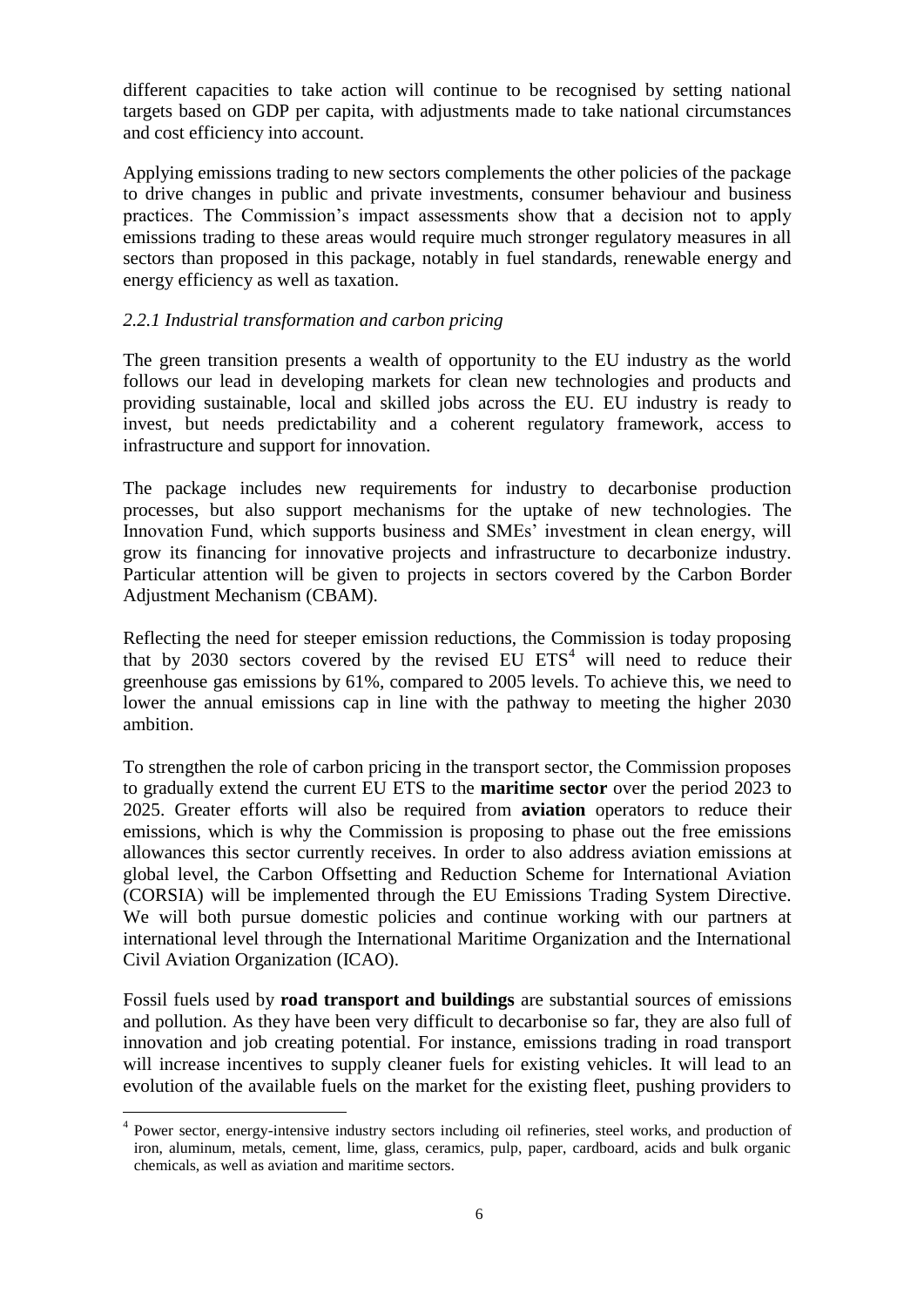decarbonise their fuels. The carbon price in itself, however, does not guarantee a quick transition to zero emission mobility for which complementary policies, including on charging infrastructure are needed.

Similarly, applying emissions trading to fuels in the buildings sector will help bring cleaner heating fuels to the market, shorten payback periods for investments in renovation and accelerate fuel-switching in heating and cooling in existing buildings. This will be complemented by policy measures to improve the energy efficiency of buildings and energy appliances and systems so that the overall energy needs in our homes and in heating and cooling will also be reduced.

This is why the Commission proposes to **start applying emissions trading from 2026 for road transport and buildings**. This will be done in a separate system focused on upstream fuel suppliers, putting the responsibility on fuel producers to comply with the system, rather than requiring individual households or road transport users to take part directly. Emissions from road transport and building sectors will be capped, with the cap reduced over time so that total emissions fall.

If international partners do not share a comparable ambition to the EU, there is a risk of carbon leakage whereby production is transferred from the EU to other countries with lower ambition for emission reduction. If this risk materialises, there will be no reduction in global emissions. This is why, as outlined in further detail in Section 4 of this Communication, the Commission is proposing a **Carbon Border Adjustment Mechanism** putting a price on imports of a limited number of high-polluting goods based on their carbon content.

This industrial transition to 2030 – and beyond to climate neutrality – must be a collective and inclusive effort, co-designed with the industrial ecosystems. The updated Industrial Strategy announced the co-creation of **transition pathways** with social partners and other stakeholders to chart how best to accelerate and benefit from the twin transitions, looking at the scale, speed and conditions facing each ecosystem. The pathways will identify the scale of the needs, including reskilling, investment or technology needs and devise actions to meet them, building on inputs such as industrial strategy roadmaps. Priority is given to ecosystems that commit to the transition, face the most challenges and have been heavily affected by the crisis, such as in mobility, construction and energy intensive industries.

The Commission acknowledges that the green transition can only succeed if the EU has the skilled workforce it needs to stay competitive. Education and training are central to raising awareness and boosting skills for the green economy in the instruments such as the green strand in Erasmus+ and the Education for Climate Coalition. With the European Skills Agenda for sustainable competitiveness, social fairness and resilience the Commission is rolling out flagship actions to equip people with the right skills needed for the green and digital transition. Under the Agenda, the Commission also facilitates the development of commitments for re- and upskilling in all industrial ecosystems. Various ecosystems, including the automotive ecosystem, have already committed to re- and upskill their workforce across the entire value chain, as part of the Pact for Skills.

#### *2.2.2 Cleaner mobility and transport fuels*

Next to carbon pricing, other measures are needed to put transport on a firm path to zero emissions, and drive down air pollution as transport represents almost a quarter of the EU's greenhouse gas emissions and is the main cause of air pollution in cities. Emissions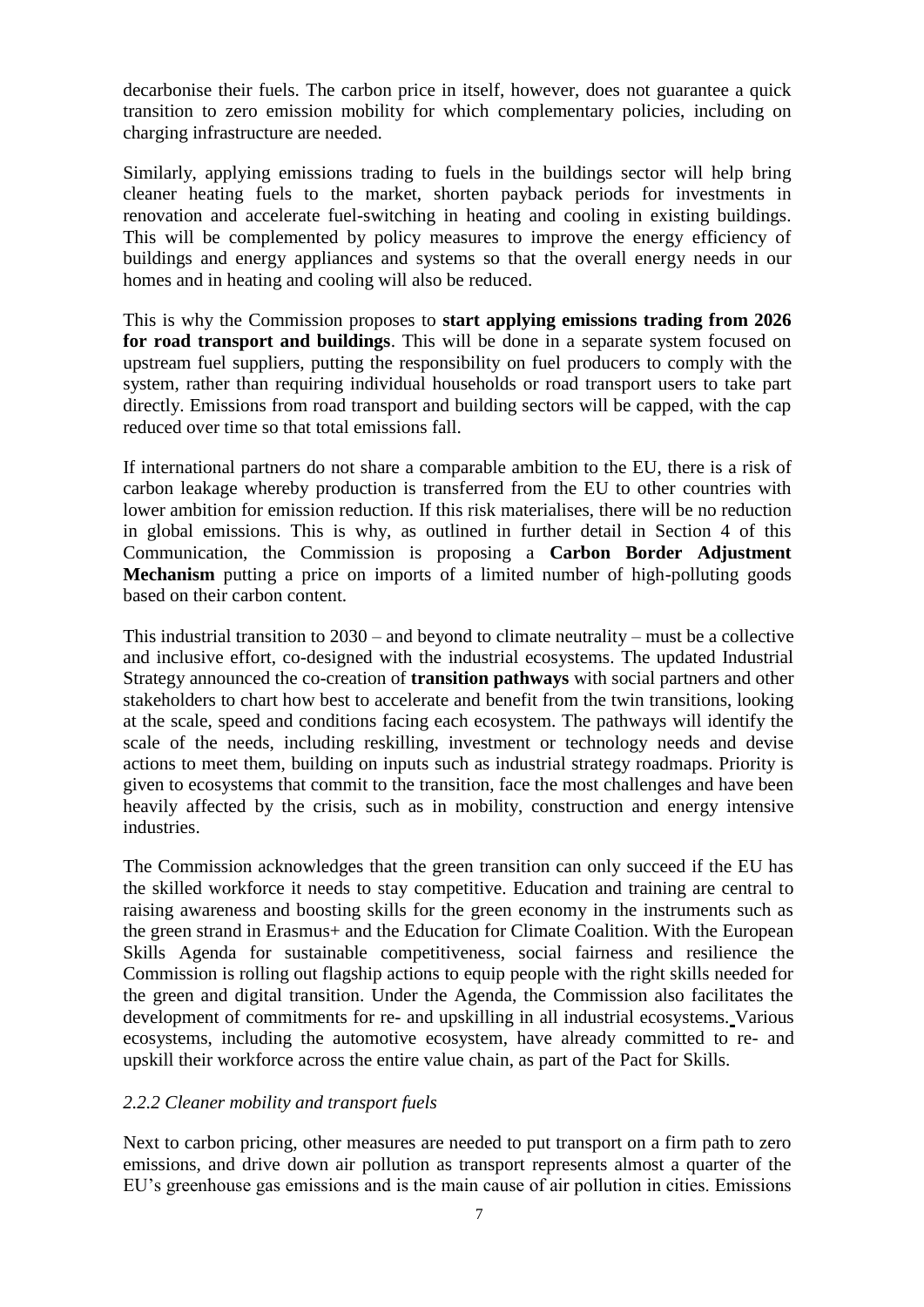remain higher than in 1990 and a 90% reduction in overall transport emissions by  $2050^5$ will be required to reach climate neutrality.

The Fit for 55 package therefore includes four proposals promoting cleaner vehicles and fuels in a technologically neutral way. The **revision of the CO<sup>2</sup> emission standards** for new cars and vans aims at further reducing the greenhouse gas emissions of these vehicles, providing a clear and realistic pathway towards zero-emission mobility. Consumer demand for zero emission vehicles is increasing sharply already<sup>6</sup>.

The **Alternative Fuels Infrastructure Regulation** will ensure the necessary deployment of interoperable and user-friendly infrastructure for recharging and refuelling cleaner vehicles across the EU, keeping pace with the development of the market and guaranteeing that rural and remote areas will also be covered. The proposed mandatory targets for alternative fuels infrastructure are key to support the penetration of cleaner vehicles and the continued growth of this market which presents extraordinary opportunities for the EU car industry.

All these measures reinforce and complement each other. Knowing that the average car lasts 10 to 15 years, putting a price on carbon for road transport is urgent to make the existing fleet drive cleaner. In addition, more ambitious  $CO<sub>2</sub>$  standards will help to get more zero emission vehicles on the road quickly, while infrastructure obligations will put in place the necessary charging and refuelling stations to serve the millions of new vehicles that are expected by 2030 and while we continue to build a sustainable and globally competitive battery value chain.

The transition of the automotive industry and its supply chain is already happening. This requires using financial resources such as the Innovation Fund and possibilities under State aid rules for investments to create new business opportunities in different segments of the industrial ecosystem. In addition, the European Social Fund Plus (ESF+), InvestEU and other EU funding programmes can be used to support re- and upskilling measures.

The Commission is also proposing to promote the uptake of **sustainable fuels in the aviation and maritime sectors** complementing the ETS for the aviation and maritime sectors which makes polluting fuels more expensive for suppliers. The **ReFuelEU Aviation** to promote sustainable aviation fuel will oblige fuel suppliers to blend an increasingly high level of sustainable aviation fuels into existing jet fuel uploaded at EU airports, as well as incentivise the uptake of synthetic fuels, known as e-fuels. The upcoming zero emission aviation Alliance will complement this work to ensure market readiness for disruptive aircraft configurations (e.g. hydrogen, electric). The Commission also calls on the Council and the European Parliament to agree quickly on the updated Single European Sky regulatory framework, which is estimated to help cut aviation emissions by up to 10%.

The **FuelEU Maritime** proposal to promote sustainable maritime fuels will create new requirements for ships, regardless of their flag, arriving to or departing from EU ports, by

<sup>&</sup>lt;sup>5</sup> As compared to 1990 levels.

 $6$  Almost half a million new electrically chargeable vehicles (ECVs) were registered in the EU in the final quarter of 2020. This was the highest figure on record and translated into an unprecedented 17% market share. It also brought the annual total to one million new ECVs, which means that the existing electric fleet doubled in just 12 months (Quarterly Report of European Electricity Markets, Q4 2020).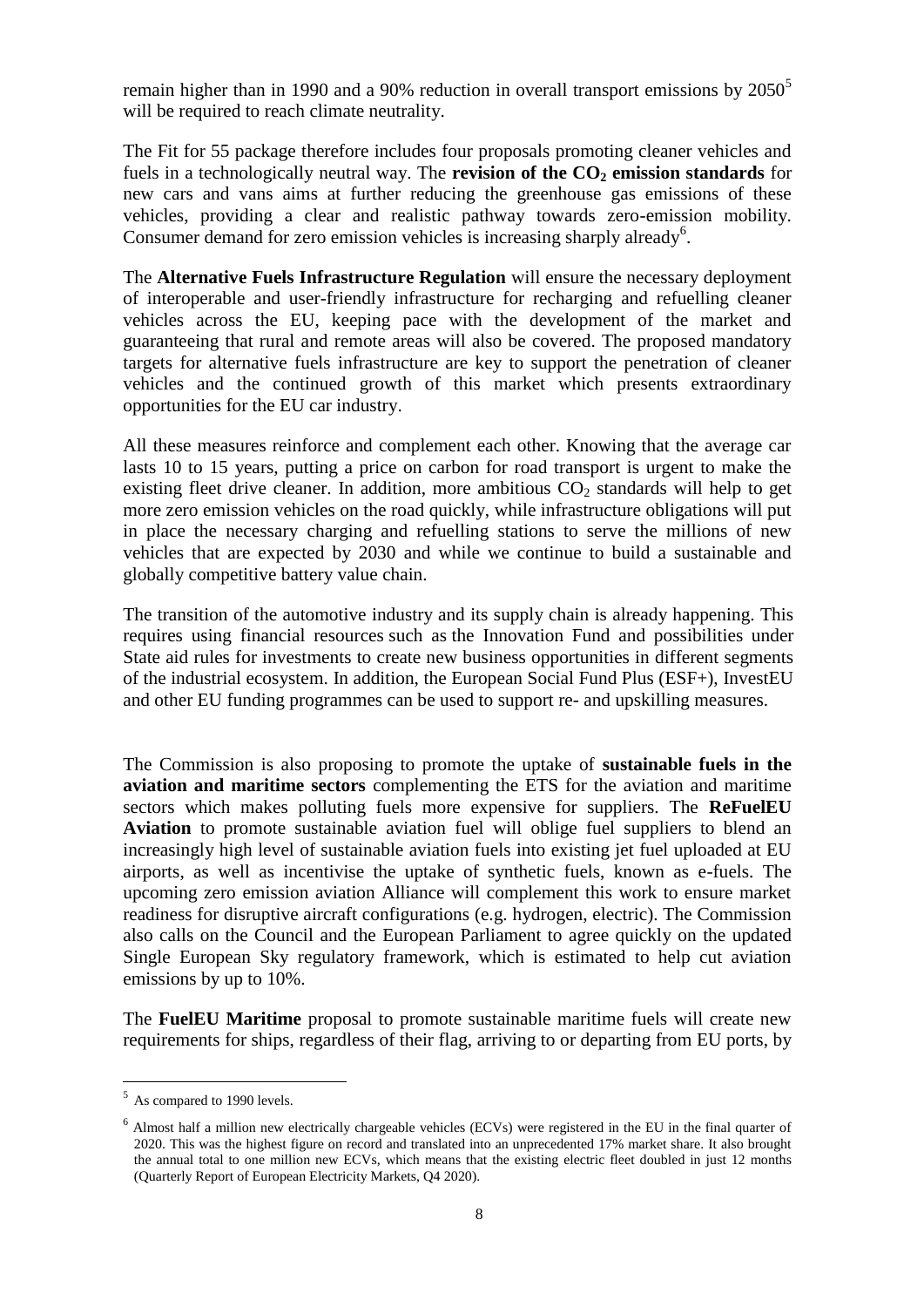imposing a maximum limit on the greenhouse gas content of the energy they use and making these limits more stringent over time. The upcoming Renewable and Low-Carbon Fuels Value Chain Alliance will boost the supply and deployment of the most promising fuels for all modes of transport.

Certainty about emissions performance in these sectors can only be provided by making sure that new fuels respect the sustainability criteria for renewable energy sources. This link must be preserved and we must ensure that we promote only the cleanest advanced biofuels and novel electro-fuels with the best emissions performance. In aviation, ICAO's Carbon Offsetting and Reduction Scheme for International Aviation (CORSIA) will be implemented. These measures are complemented by the revised Energy Taxation Directive, which will make cleaner fuels more attractive in all transport modes and close loopholes for polluting fuels.

#### *2.2.3 Energy*

 $\overline{a}$ 

Energy use accounts for 75% of the EU's emissions, so the transformation of our energy system is central to our climate ambitions. Saving more energy and using more renewables in the energy we do use is a key driver for jobs, growth and emission reduction.

To reach the 2030 target, the updated **Renewable Energy Directive** proposes to increase the overall binding target from the current 32% to a new level of 40% of renewables in the EU energy mix. This will be complemented by indicative national contributions, showing what each Member State should contribute to reach the collective target. The proposal supports Member States in making the most of their cost-effective renewable energy potential across sectors through a combination of sectoral targets and measures. It aims at making the energy system cleaner and more efficient by fostering renewablesbased electrification and, in sectors such as industry and transport where this is more difficult, it will promote the uptake of renewable fuels, such as clean hydrogen.

Reduced energy consumption allows us to bring down both emissions and energy costs for consumers and industry. The revision of the Energy Efficiency Directive proposes to increase the level of ambition of the energy efficiency targets at EU level and to make them binding. This should lead to 9% reduction in energy consumption by 2030, compared to the baseline projections<sup>7</sup>. As part of this, national indicative benchmarks for energy efficiency calculated with a new formula will also guide Member State action. The revision of the Energy Performance of Buildings Directive, planned for later in the year, will identify specific measures to accelerate the rate of buildings renovations, contributing to energy efficiency and renewable goals and greenhouse gas emissions reductions in the buildings sector.

The tax system for energy products must both preserve the internal market and support the green transition by setting the right incentives. Therefore, a revision of the **Energy Taxation Directive** proposes to align the minimum tax rates for heating and transport fuels with EU climate and environmental objectives, while mitigating the social impact.

 $<sup>7</sup>$  The reference scenario used as a baseline for defining the level of ambition of the Union's targets has been updated in</sup> the legislative proposal for the revision of the Energy Efficiency Directive. The targets will from now on be calculated using the 2020 Reference scenario baseline whereas the current energy efficiency targets were calculated using the 2007 Reference scenario baseline.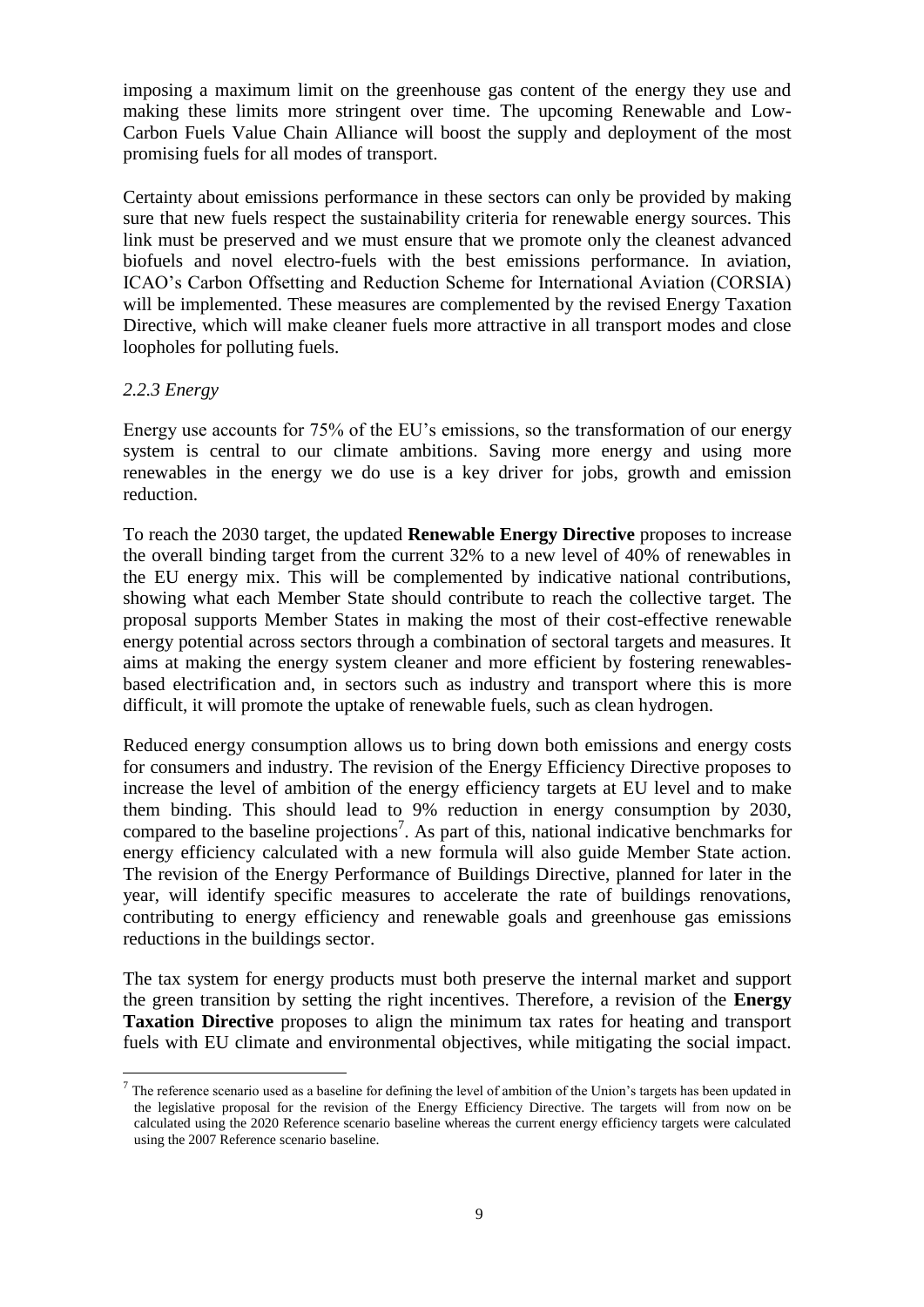The new rules will remove outdated exemptions, for example in aviation and maritime transport, and other incentives for the use of fossil fuels, while promoting the uptake of clean fuels.

## *2.3 A green transition: Protecting nature and increasing the EU's natural carbon sink*

The twin climate and biodiversity crises cannot be treated in separately. We either solve the climate and nature crises together, or we solve neither. This also means that we should not take more resources than the planet can afford to share with us. If we help delicate land and ocean ecosystems recover, they can provide for life on the planet and fulfil their role in the fight against climate change. Restoring nature and enabling biodiversity to thrive again is essential to absorb and store more carbon.

We therefore need to increase the capacity of the EU's forests, soils, wetlands and peatlands, oceans, and water bodies to act as carbon sinks and stocks. In a modernised agricultural sector, we also need farming practices that put land and nature first and regenerate the quality of our soils to ensure our food security.

As part of the updated **Land Use Land Use Change and Forestry Regulation**, the Commission is proposing to set higher ambitions for the expansion of the EU's natural carbon removals, which is key for balancing out emissions and reaching climate neutrality. The new proposal looks to reverse the current trend of diminishing  $CO<sub>2</sub>$ removals and increase the quality and quantity of the EU's forests and other natural carbon sinks. It proposes to set an EU target of net greenhouse gas removals in the LULUCF sector of 310 million tons of  $CO<sub>2</sub>$  equivalent by 2030. Specific national targets are proposed to contribute to this shared goal. Beyond 2030, the Commission will assess progress and envisages proposals to set this sector on the pathway to reaching climate neutrality – considering emissions and removals from the LULUCF sector and non- $CO<sub>2</sub>$ agricultural emissions.

Member States will retain a certain flexibility in dividing the effort between the Effort Sharing Regulation and LULUCF sectors, underlining again the complementarity between the different proposals in the Fit for 55 package.

The Commission is also taking multiple measures to incentivise good practices in the production of biomass, and to ensure supply and demand for woody biomass remain within the limits of sustainability $\delta$  and are in line with our objectives of restoring biodiversity, improving the health of nature, and staying within planetary limits.

The proposal on renewable energy generation includes **strengthened sustainability criteria for bioenergy** by extending their scope of application and by enlarging no-go areas for sourcing. Bioenergy currently accounts for around 60% of renewable energy production and, while that share is projected to decline between 2030 and 2050, the overall demand for renewable energy will increase. The proposal confirms the cascading principle, which privileges the highest value added use of wood, and ensures that national support schemes for the use of sustainably sourced biomass are in line with it and avoid harmful impacts on biodiversity.

<sup>8</sup> JRC Publications Repository - [Brief on the role of the forest-based bioeconomy in mitigating climate change through](https://publications.jrc.ec.europa.eu/repository/handle/JRC124374)  [carbon storage and material substitution \(europa.eu\).](https://publications.jrc.ec.europa.eu/repository/handle/JRC124374)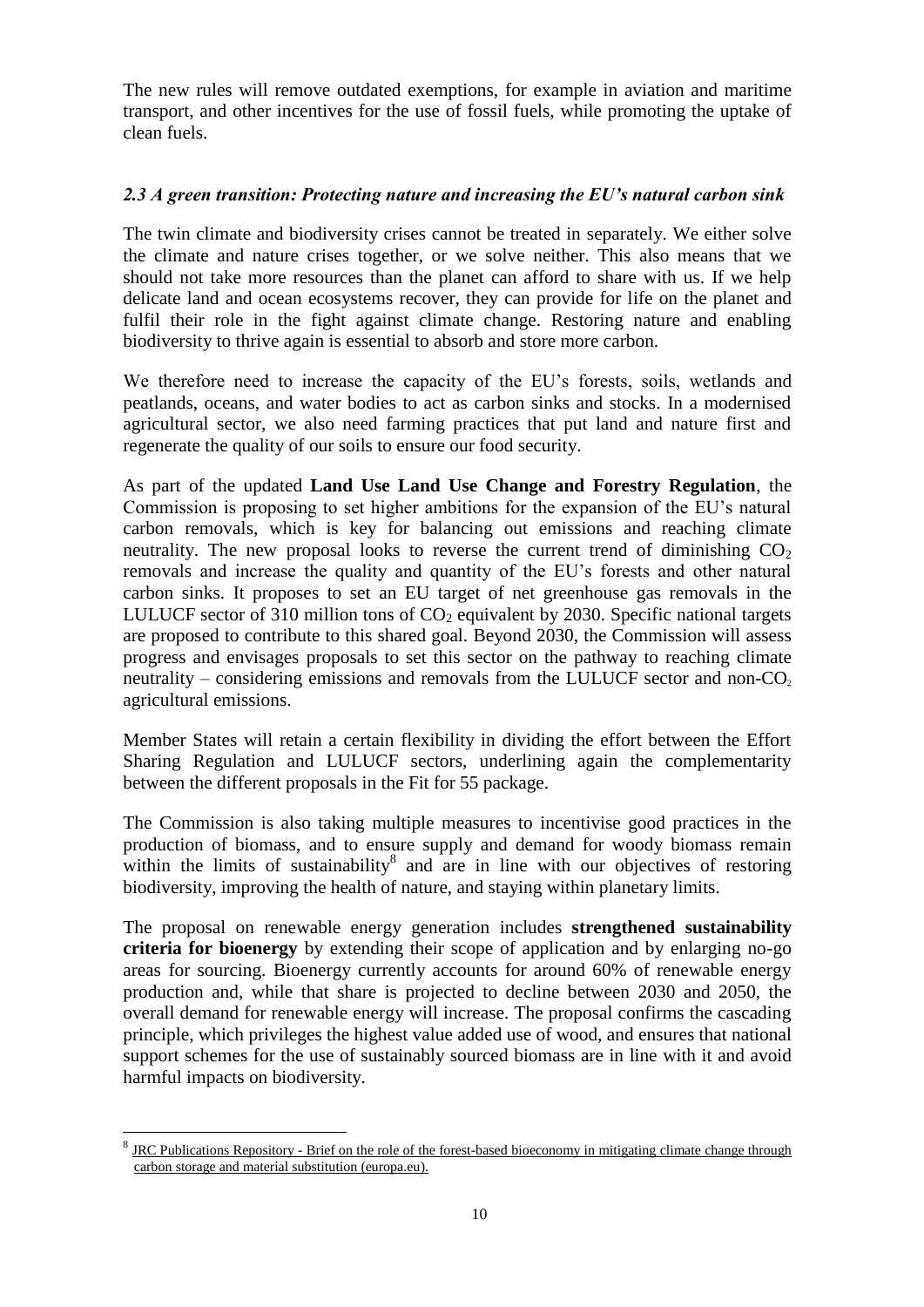The **new EU Forest Strategy** presented together with the Fit for 55 package, as well as, the forthcoming New Soil Strategy, EU Nature Restoration Law and Carbon Farming Initiative planned for later in 2021, will further strengthen the EU's natural carbon sinks, ensure that biodiversity has a key place in the overall approach and support the crucial social and economic functions of forestry and forest-based sectors.

## **3. OPPORTUNITIES AND INCENTIVES: INNOVATION AND INVESTMENT FOR A COMPETITIVE TRANSITION**

The transition to a climate neutral economy supports innovation. The European Green Deal is a growth strategy and as outlined in the EU's updated Industrial Strategy, the Fit for 55 proposals offer significant opportunities to develop, deploy and export low-carbon technologies and green jobs<sup>9</sup>.

By setting a clear policy framework with detailed targets and policies, the Commission is increasing investor certainty and reducing the risk of locking in investments in carbon intensive industries that will become obsolete before too long and lead to stranded assets. The EU gains from a first mover advantage with increasing global action on climate change. Investments in a low carbon economy can spur economic growth and jobs, accelerate the clean energy transition, increase long-term competitiveness and play a role in the green recovery.

The EU's long-term budget and its recovery package **NextGenerationEU** are specifically tailored to supporting the green transition. 30% of programmes under the 2021-2027 Multiannual Financial Framework are dedicated to support climate action, for example through cohesion policy, agriculture, and the LIFE programme for climate and environment. The target of using 35% of research and innovation funding under Horizon Europe for green investments as well as the various partnerships and missions<sup>10</sup> under the programme provide necessary resources for building sustainable and innovative solutions to the green transition. Horizon Europe provides substantial support for SMEs, in particular start-ups and spinout companies to develop and scale up game-changing innovations.

In addition, Member States' national recovery and resilience plans financed under the **Recovery and Resilience Facility** need to contribute to the green transition with measures accounting to at least 37% of the plans' allocations. But public funding will not be sufficient. The Strategy for Financing the Transition to a Sustainable Economy will help unlock the private investment needed to finance this transition $11$ .

The Commission will continue to incentivise investments in the green transition. In reviewing the environmental and energy State aid guidelines the Commission will pay particular attention to ensure that they mirror the scope and ambition of the European Green Deal. Whilst the recent evaluation of the current IPCEI Communication showed that the provisions work well, some targeted adjustments would be necessary, including to further enhance their openness and facilitate participation of SMEs and to provide guidance on the criteria to pool funds from national budgets and EU programmes.

<sup>&</sup>lt;sup>9</sup> See the Impact Assessment for the Communication on Stepping up Europe's 2030 climate ambition, SWD (2020) 177 final.

 $10$  For the green transition, the missions on Climate neutral and smart cities; Healthy oceans, seas, coastal and inland waters; Soil health and food and Adaptation to climate change, including societal transformation are particularly relevant.

<sup>&</sup>lt;sup>11</sup> [COM \(2021\) 390 final](https://ec.europa.eu/finance/docs/law/210704-communication-sustainable-finance-strategy_en.pdf)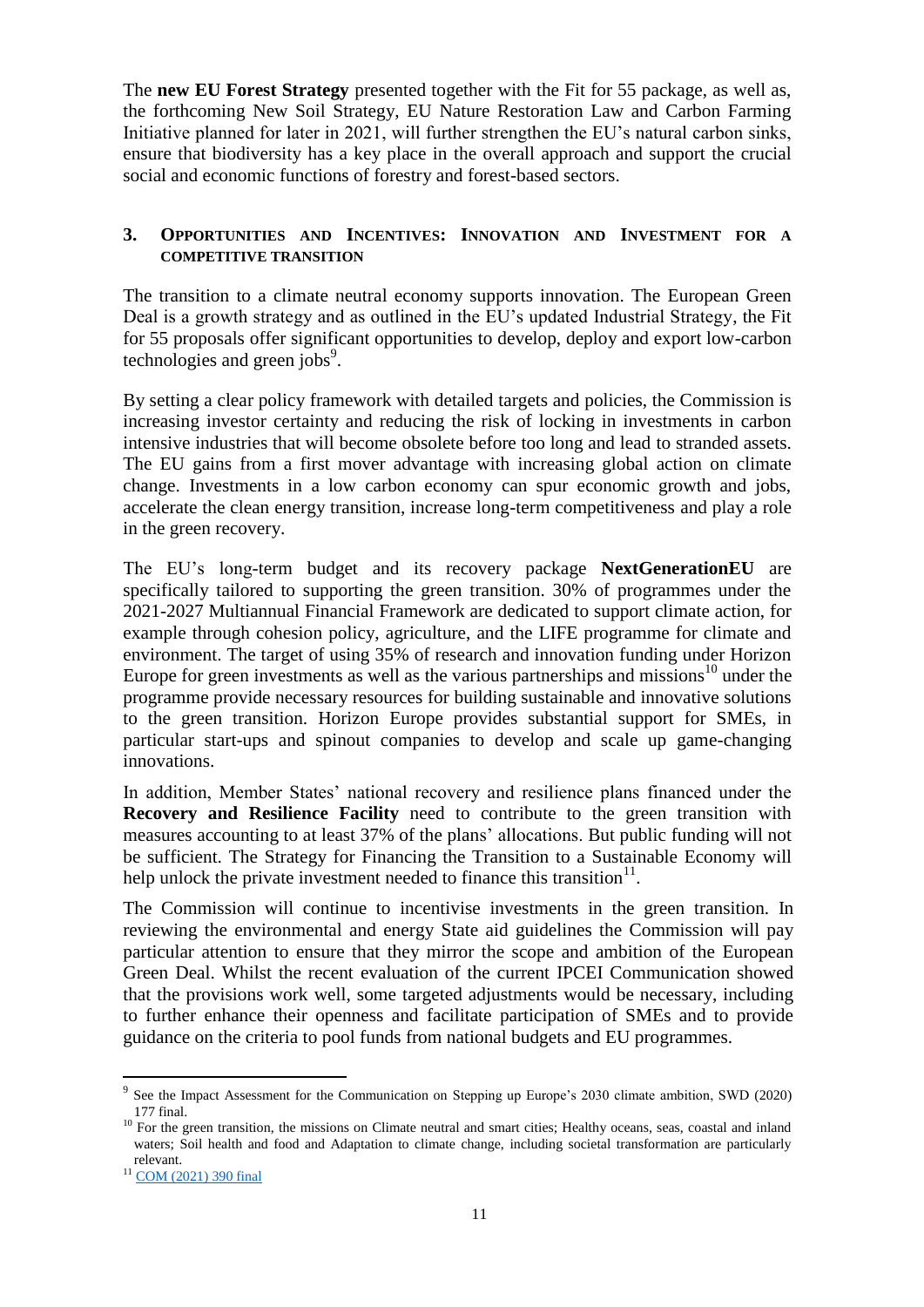To support this, the Fit for 55 proposals contain their own dedicated financial instruments to support a fair transition, based on the revenues generated by the **extension and strengthening of emissions trading**. This underlines once more the interconnection between the different parts of this package of proposals. Existing solidarity mechanisms and funds are strengthened to address distributional impacts and boost further investment in innovative low-carbon solutions. The size and scope of the Innovation Fund is extended to provide support to projects in the form of carbon contracts for difference to trigger emission reductions in industry**.**

## **4. A SUSTAINABLE EU IN A SUSTAINABLE WORLD**

While only accounting for  $8\%$  of global  $CO<sub>2</sub>$  emissions, the EU recognises its responsibility for a higher share of cumulative emissions. The EU is committed to decisively forge a path towards a green, competitive, inclusive, circular economy. The European Green Deal, as our growth and competitiveness strategy, is contributing to transform the global narrative, affecting political and business markets, and offering an example to follow.

Global engagement and international cooperation is key to address the climate crisis and the EU actively engages with partner countries bilaterally and multilaterally.

The Fit for 55 package is a key milestone on the road to Glasgow, where the next United Nations Climate Change Conference, also known as COP26, will be held later this year. It will be the backbone of the EU's delivery on its commitments to the planet and the world, as signed up to in the Paris Agreement.

The EU is determined to ensure that decarbonisation gains in the EU should not simply push carbon emissions outside our borders. Such carbon leakage is currently prevented by the issuance of free allowances under the Emissions Trading System (ETS). That system has been effective in addressing the risk of leakage but it also dampens the incentive to invest in greener production at home and abroad.

In this spirit, the Commission is today proposing a **Carbon Border Adjustment Mechanism** (CBAM). Designed as a climate action instrument, it introduces a market dynamic that protects the integrity of EU and global climate policy by reducing GHG emissions in the EU and globally, and induces the relevant sectors to modernise, become more sustainable, and drive down their carbon content.

The CBAM will be gradually introduced for a few selected products. A simplified system will apply in the first years with the objective of facilitating a smooth roll out of the mechanism. The proposal for a CBAM ensures that the same carbon price will be paid by domestic and imported products and will thus be non-discriminatory and compatible with WTO rules and other international obligations of the EU. In the sectors concerned, CBAM will be gradually phased-in while free allowances are phased out, ensuring that the new system provides stronger incentives for the EU and foreign industries to innovate and reduce emissions. Moreover, sectors and companies outside the EU that may already have lower carbon content in their production **cycles** or in which a similar system of carbon pricing is applied will benefit from this under CBAM. As such, it is an invitation to our international partners for jointly increasing climate ambition.

The global move away from fossil fuels is already well under way. And the effects go beyond climate and environment - they are also geopolitical. The EU must adjust its policies accordingly to ensure a stable transition, including outside of its borders. In this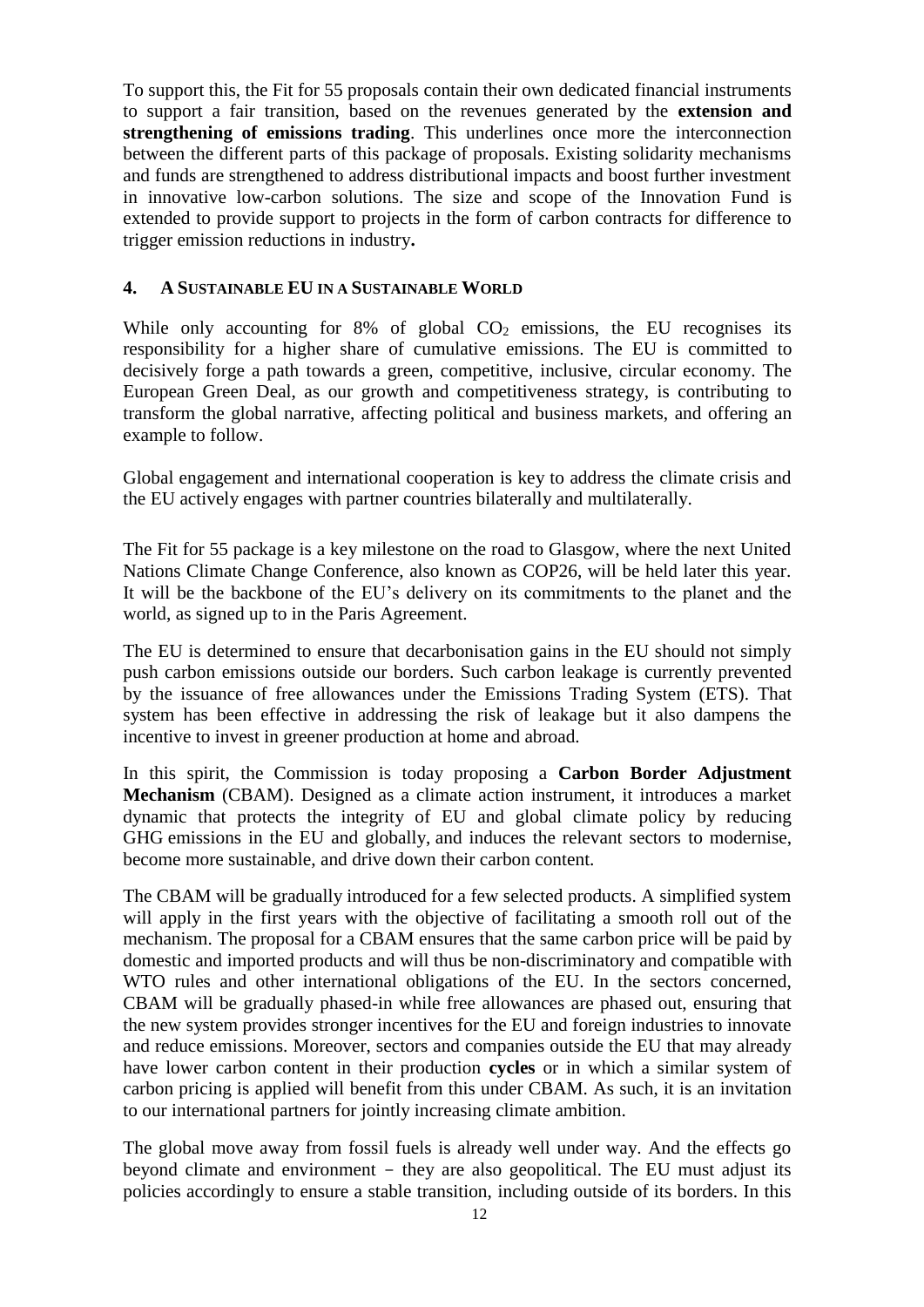spirit, the European Commission will soon come forward with new legislation to minimise the EU's contribution to deforestation and forest degradation worldwide and embed sustainable corporate governance in companies' strategies.

We expect partners to fulfil their Paris commitments too and are ready to work together by strengthening **EU climate diplomacy**. In order to enhance cooperation with our international partners and facilitate the global transition to a net zero economy, the full range of the EU's external policy instruments will be harnessed to align with these higher goals. As part of its climate diplomacy in bilateral partnerships and multilateral organizations, the EU will ensure that it consults, explains, assists and where possible accommodates partners, while keeping the main objectives as laid down in the Paris Agreement in focus. This also includes support to climate finance to help vulnerable countries adapt to climate change and invest in reducing greenhouse gas emissions. The EU and its Member States have consistently been the world's largest contributor of public climate finance to low- and middle-income countries, and this will continue, with particular attention to the needs of the least developed countries.

#### **5. CONCLUSION**

The European Union is built on the premise of developing common policies to achieve our common interests. It requires solidarity between its Member States and between its citizens to achieve these goals and enjoy its benefits, with everybody acting in line with their own capacities and competences, and respecting different national specificities and starting points in reaching the end goal. The Fit for 55 package is designed in this spirit: efforts are shared between Member States in the most cost effective way, acknowledging our differences, and support is given to those most in need, to ensure that the transition reaches everybody in a beneficial way.

The package of proposals has been carefully crafted to create the right balance of policy measures and revenues generated to design and drive a just and transformational change across the t EU economy. Changing the weight of each tool inevitably has knock-on effects on several others, and removing any of the proposed measures requires a tuning up of proposals in other areas. To make the European Union Fit for 55 and reduce in time our emissions by at least 55%, we need all these tools and this balance.